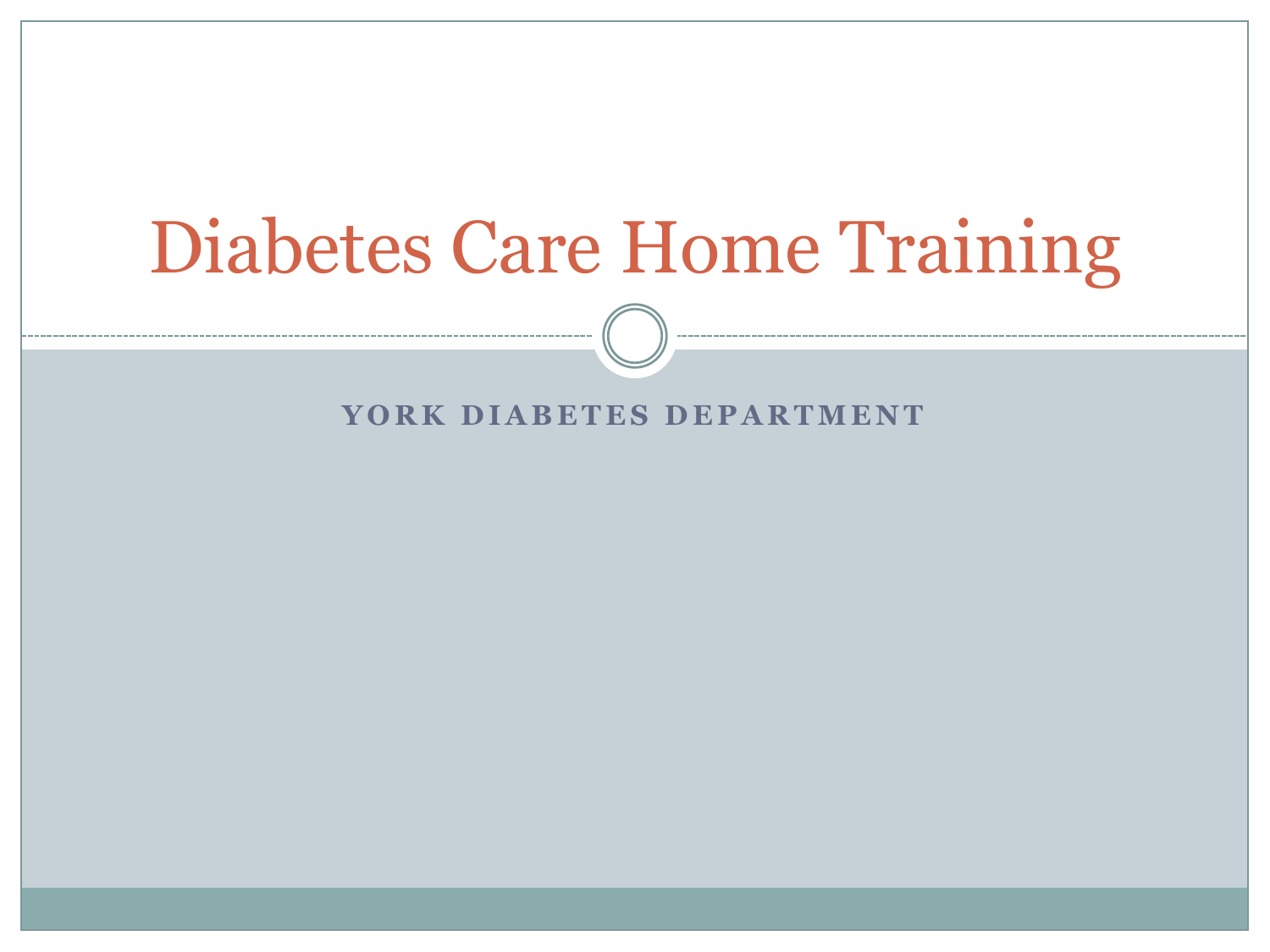### Why is training needed in care homes?

- It is estimated that up to 27% of residents in older people in care homes have diabetes
- By 2050 the number of people >85 years old will be 8 million. Therefore the number of older people with diabetes is set to rise.
- Older people with diabetes often have other long-term health conditions such as dementia, mobility and sensory problems making self-care difficult.
- As people with both types of diabetes are living longer, and many people with type 2 diabetes progress to insulin treatment, it is likely that there will be a growing number of insulin treated dependent older people resident in care homes.

(Diabetes UK, 2014)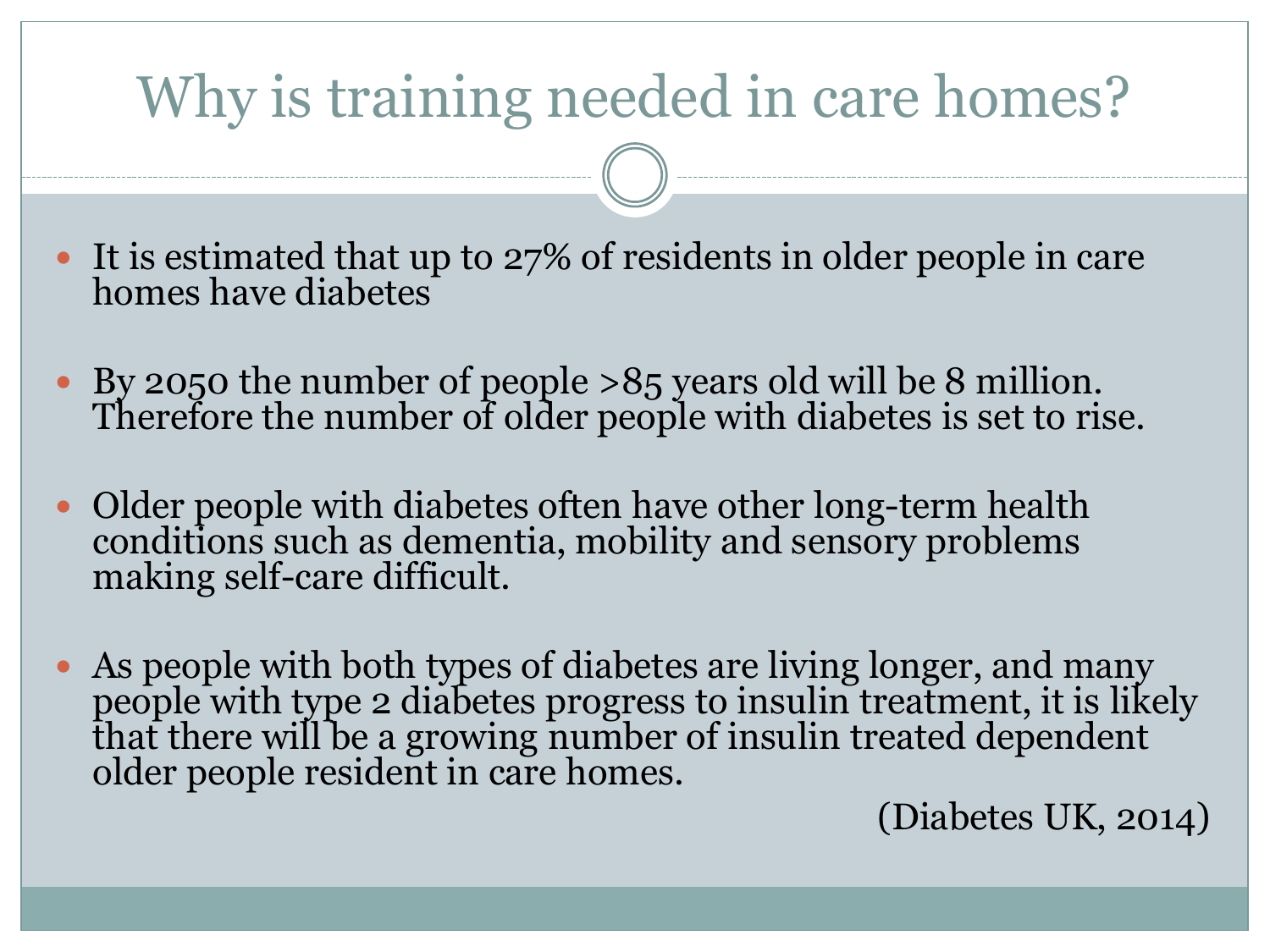#### Diabetes UK "Good clinical practice guidelines for care home residents with diabetes" 2010

Key Messages:

- Care home staff have traditionally poor access and limited opportunity to access educational & training resources.
- Closer involvement with the local community diabetes team by the care home will increase the likelihood of 'in-service' training and educational sessions on diabetes care to be organised for care home staff.
- Diabetes UK provides several educational resources and there is increasing evidence of training courses in diabetes being developed within the UK to assist care home staff.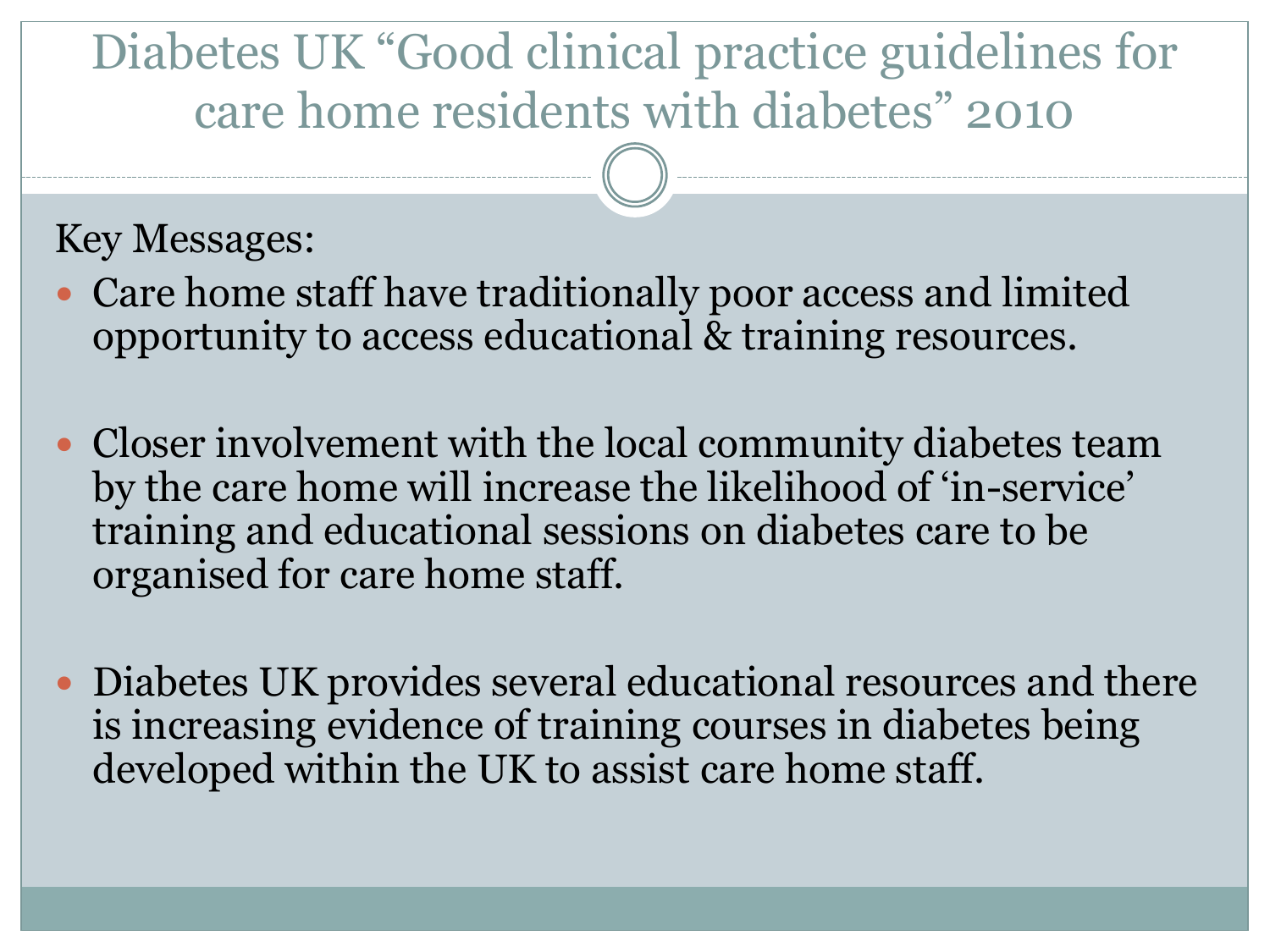### Why is training needed in care homes?

The 'National Care Homes Diabetes Audit' in 2013 found little change since publication of the Diabetes UK guidance.

- 35.17% of residents did not know about signs and symptoms of hypoglycaemia
- 36.7% of homes had no written policy for managing hypoglycaemia
- 63.2% of homes had no designated staff member with responsibility for diabetes management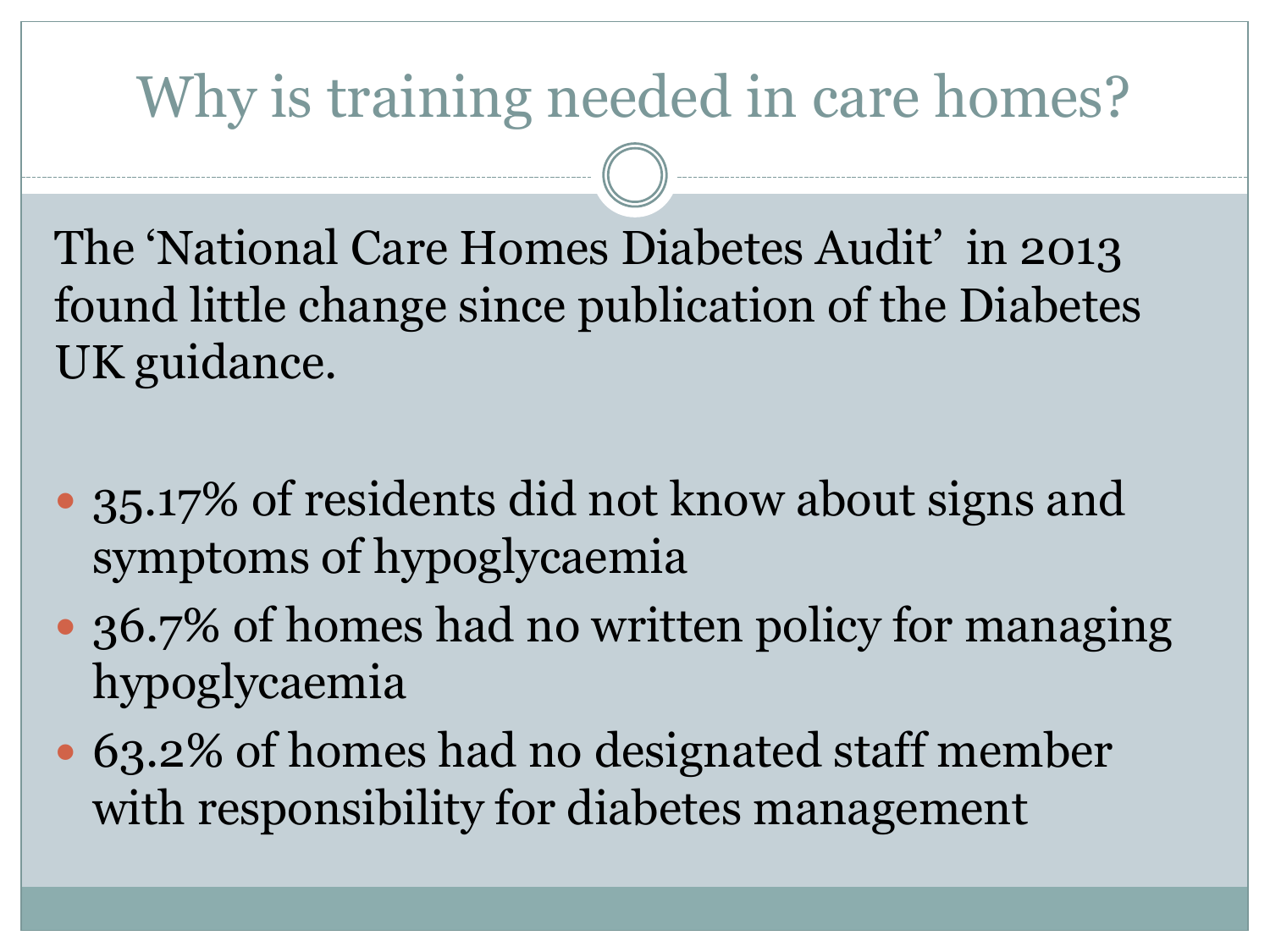## Diabetes Care home training in York

#### **Aim**

 To improve knowledge and confidence in the management of diabetes amongst health care professionals working in care home settings.

#### **Method**

- A two hour classroom based diabetes training program
- Delivered by a diabetes specialist nurse and a diabetes specialist dietitian
- Training was delivered to Care home staff (nursing, care workers and catering staff)
- Education was provided on the management of both Type 1 and Type 2 diabetes including symptoms, treatments, hypo/hyperglycaemia, targets and dietary management.
- Knowledge and confidence of diabetes management was evaluated through the use of a pre and post course questionnaire.
- This pilot project was conducted between March 2017 and February 2018.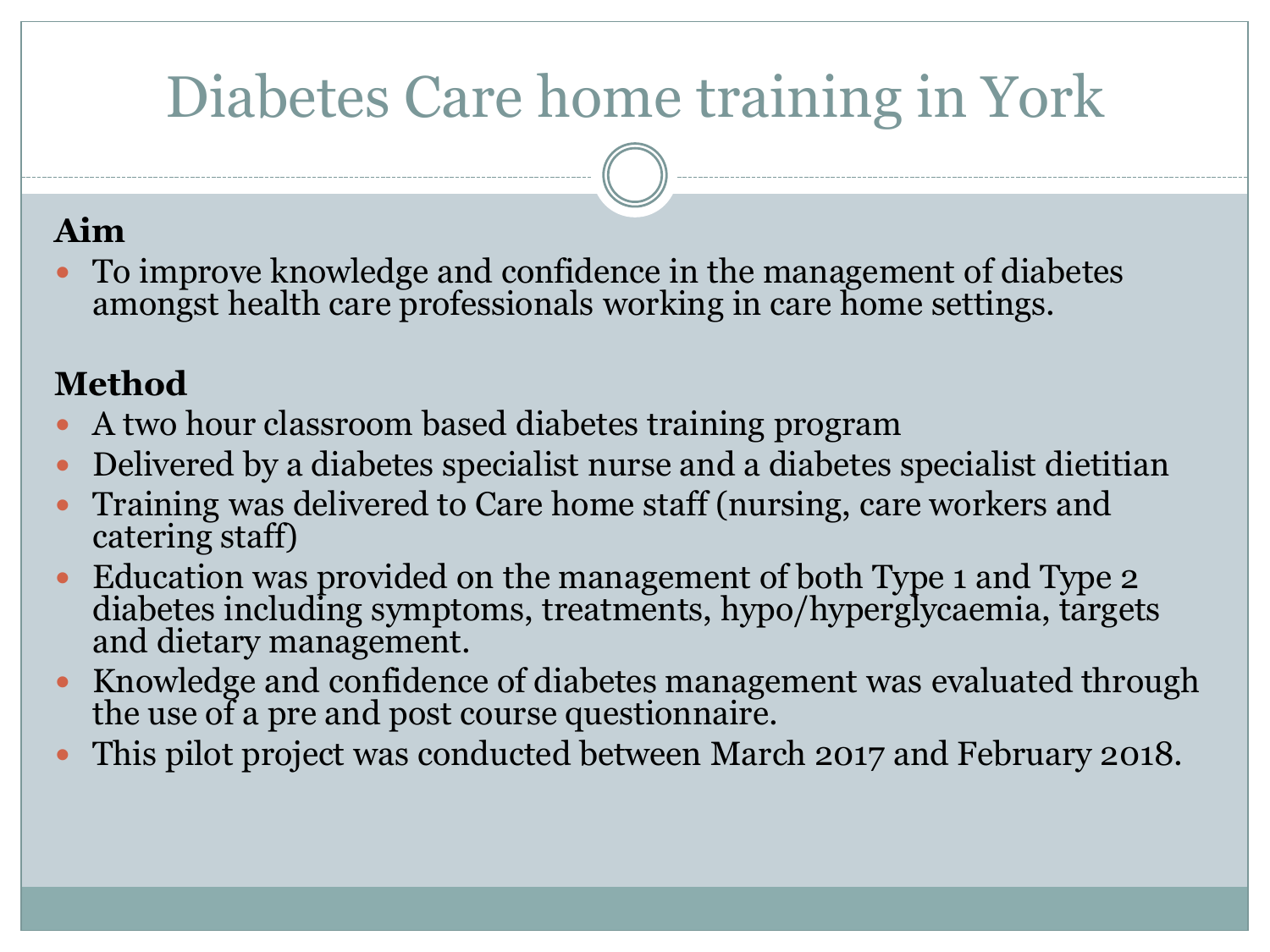### Results

- Eight sessions in six care homes were provided and in total 69 staff were trained.
- All measures of change were compared to self-reported baseline staff knowledge which was categorised as 1) very good/fairly good, 2) average or 3) fairly poor/very poor.
- The evaluation showed all aspects of knowledge and confidence improved from baseline measures.
- Staff understanding of diabetes improved from 1) 34% to 91%, 2) 39% to 7% and 3) 28% to 1% respectively.
- Confidence in treating hypoglycaemia improved from 1) 34% to 98%, 2) 21% to 9% and 3)  $45\%$  to 5% respectively.
- Understanding of the dietary management of diabetes improved from 1)42% to 92%, 2) 40% to 6% and 3) 18% to 1% respectively.